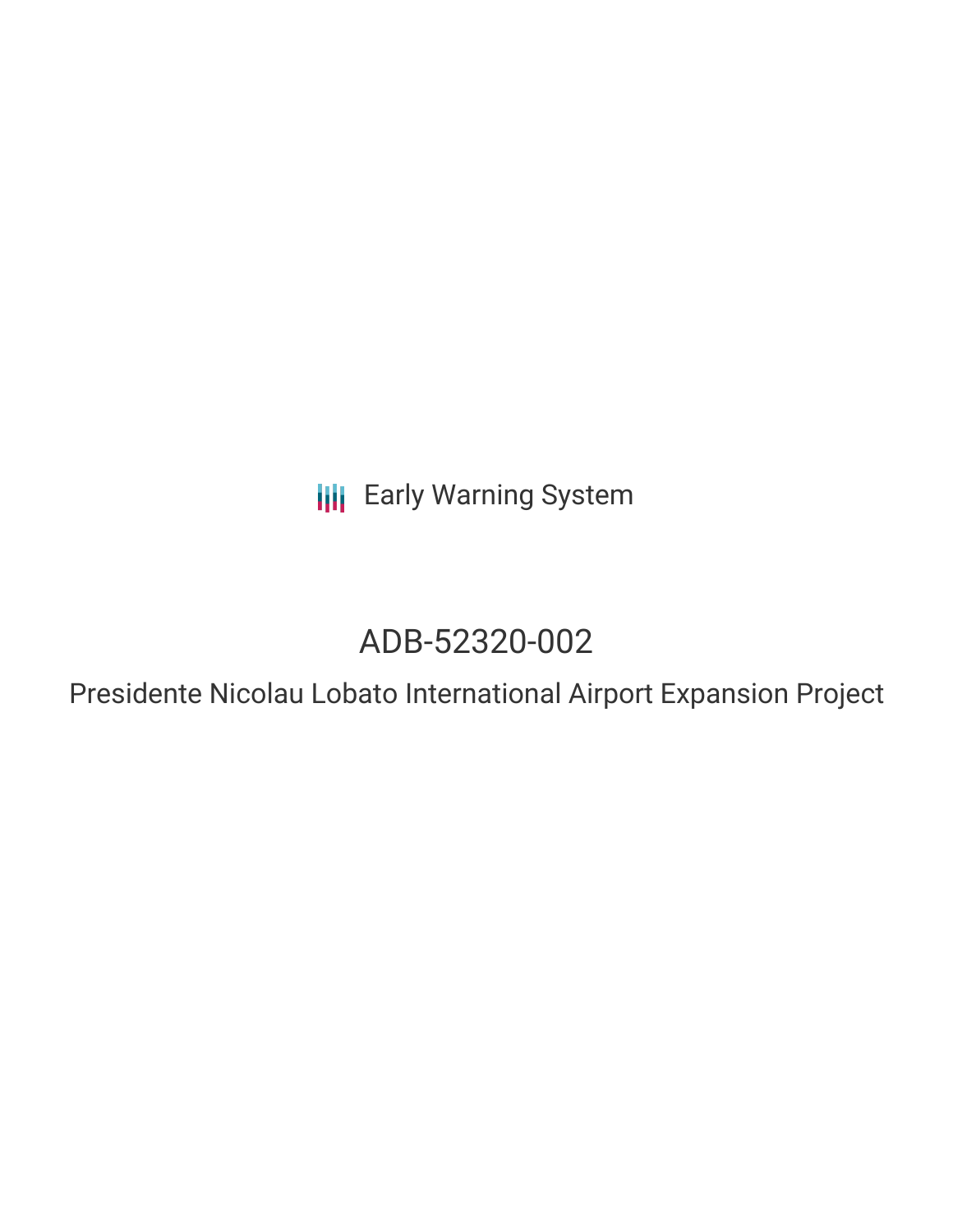

## **Quick Facts**

| <b>Countries</b>               | Timor-Leste                  |
|--------------------------------|------------------------------|
| <b>Financial Institutions</b>  | Asian Development Bank (ADB) |
| <b>Status</b>                  | Proposed                     |
| <b>Bank Risk Rating</b>        | A                            |
| <b>Borrower</b>                | Government of Timor-Leste    |
| <b>Sectors</b>                 | Transport                    |
| <b>Investment Type(s)</b>      | Loan                         |
| <b>Investment Amount (USD)</b> | \$100.00 million             |
| <b>Loan Amount (USD)</b>       | \$100.00 million             |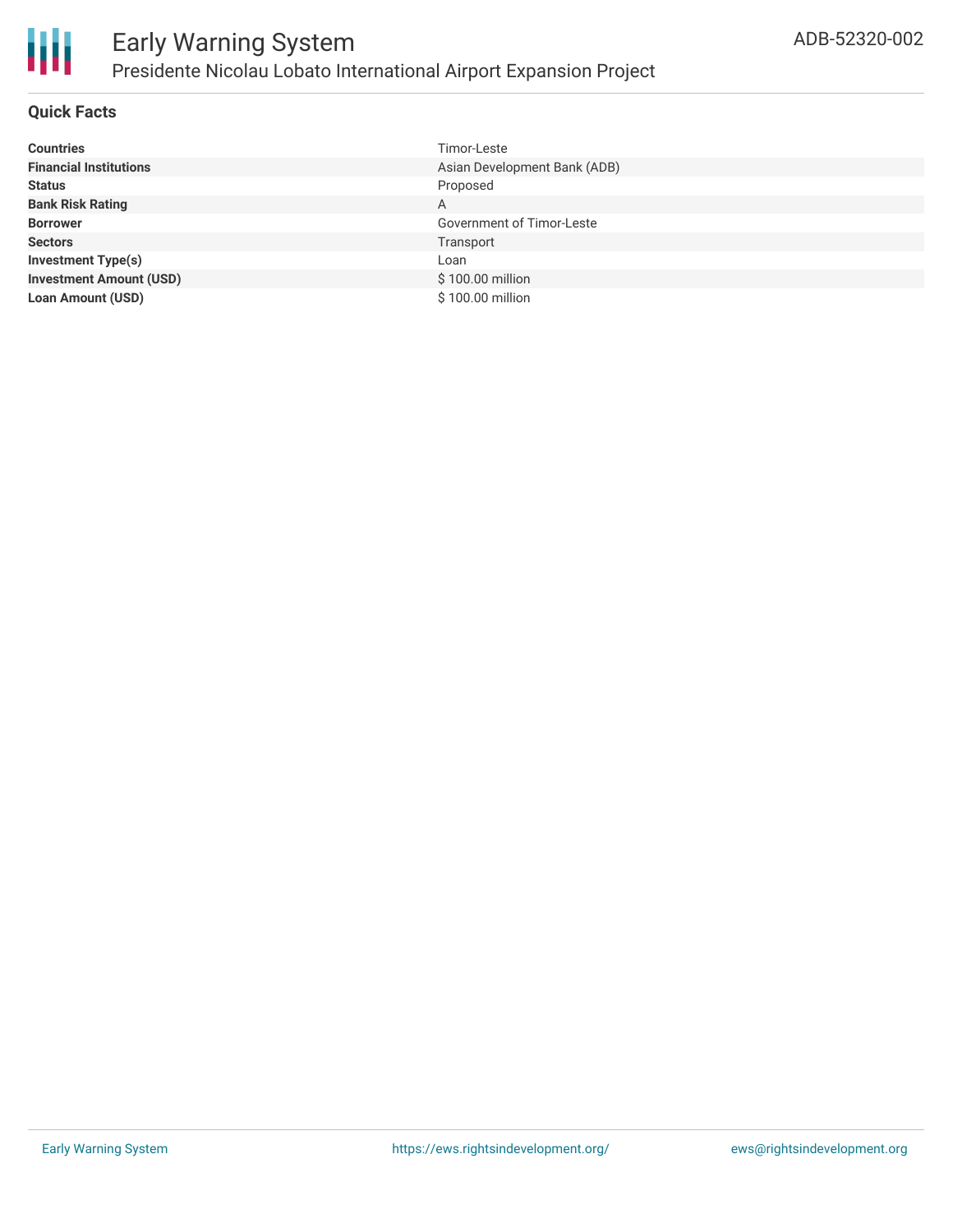

### **Project Description**

According to the bank website, "The Presidente Nicolau Lobato International Airport (PNLIA) has a runway of 1,850 meters (m) in length with a pavement width of 30m. The runway can accommodate Code C aircrafts such as B737 and A320, but operations of these aircraft are under significant restrictions on payload because the length of the runway is short. The existing runway also does not have the ICAO specified Runway End Safety Areas (RESA), which is at least 90m long and required for safe aerodrome operation. These two issues pose challenges in route development of the PNLIA for better air connectivity of the country because airlines have to take into consideration commercial penalties by operating with reduced passenger load factors (i.e., less seat occupied) and consider extra safety measures. The current Air Traffic Control Tower (ATCT) is also in poor condition and does not fully meet the requirements even for the existing runway.

The project will be aligned with the following impact: national productivity improved by ensuring better connectivity of its people within and outside of the country. The proposed outcome is improved efficiency and safety of goods' and people's movements."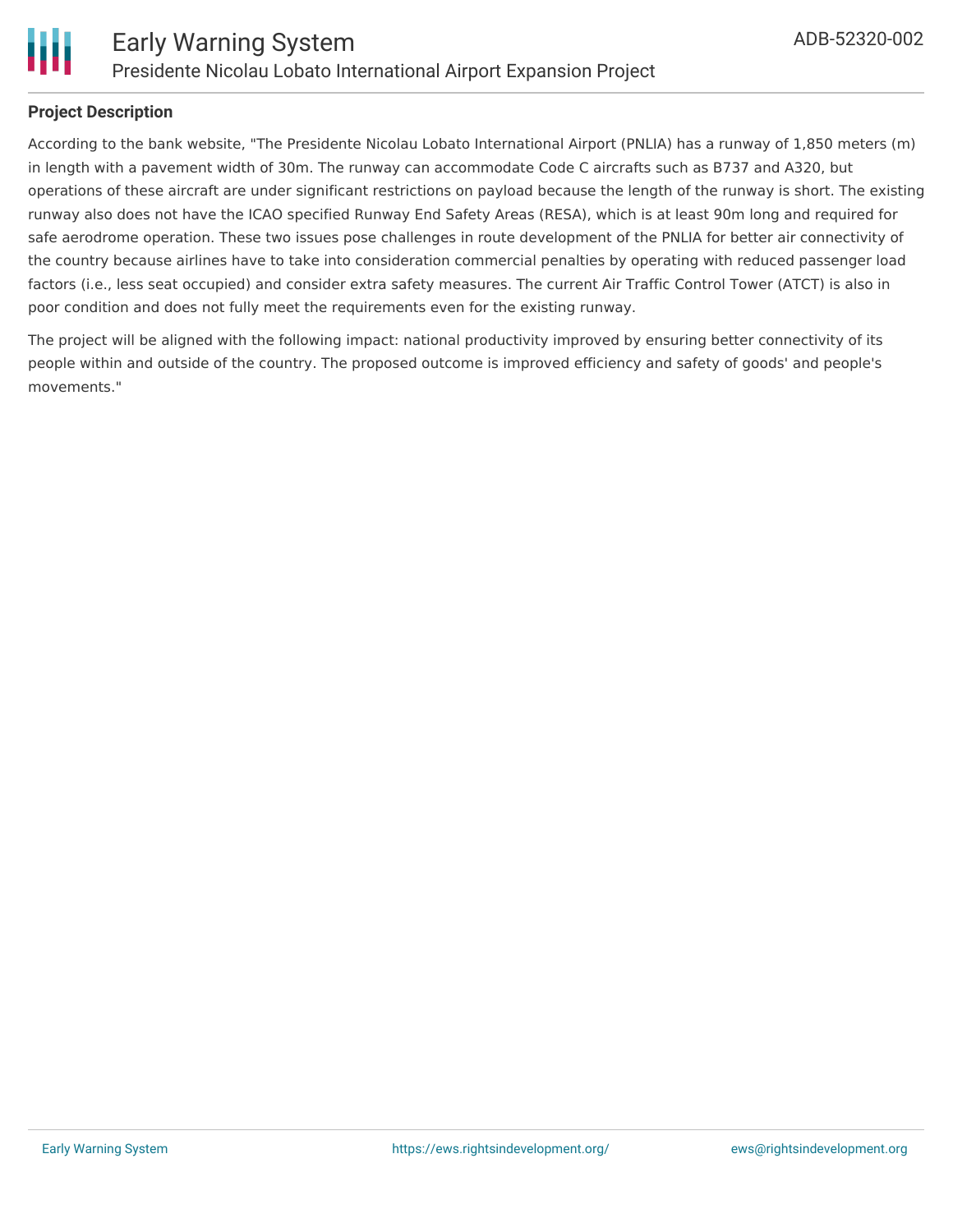

# Early Warning System Presidente Nicolau Lobato International Airport Expansion Project

#### **Investment Description**

Asian Development Bank (ADB)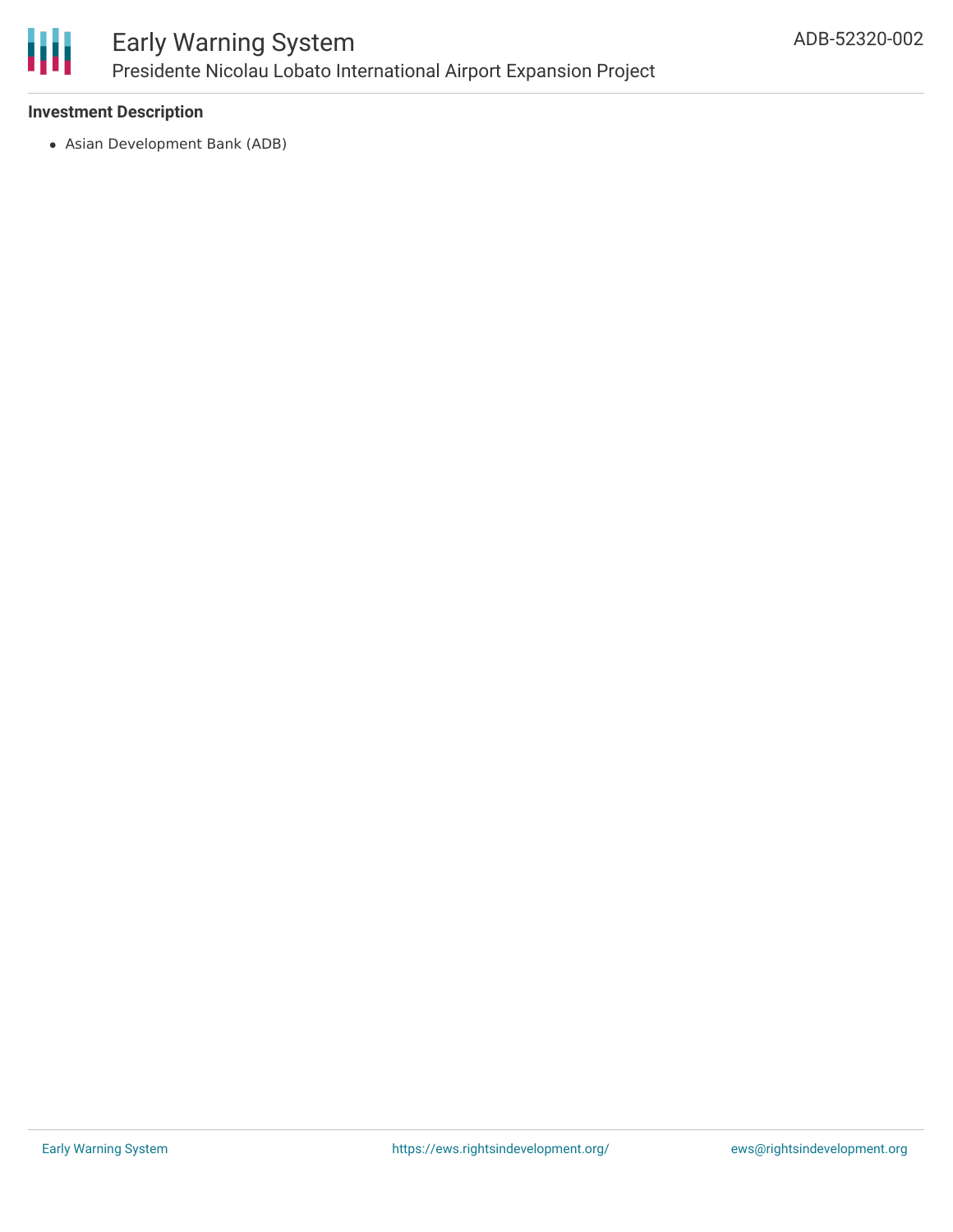

## **Contact Information**

ADB Shim, Chaorin (Project Officer) Project contacts not available at the time of disclosure.

#### ACCESS TO INFORMATION

You can submit an information request for project information at https://www.adb.org/forms/request-information-form

ADB has a two-stage appeals process for requesters who believe that ADB has denied their request for information in violation of its Access to Information Policy. You can learn more about filing an appeal at https://www.adb.org/site/disclosure/appeals

#### ACCOUNTABILITY MECHANISM OF ADB

The Accountability Mechanism is an independent complaint mechanism and fact-finding body for people who believe they are likely to be, or have been, adversely affected by an Asian Development Bank-financed project. If you submit a complaint to the Accountability Mechanism, they may investigate to assess whether the Asian Development Bank is following its own policies and procedures for preventing harm to people or the environment. You can learn more about the Accountability Mechanism and how to file a complaint at http://www.adb.org/site/accountability-mechanism/main.